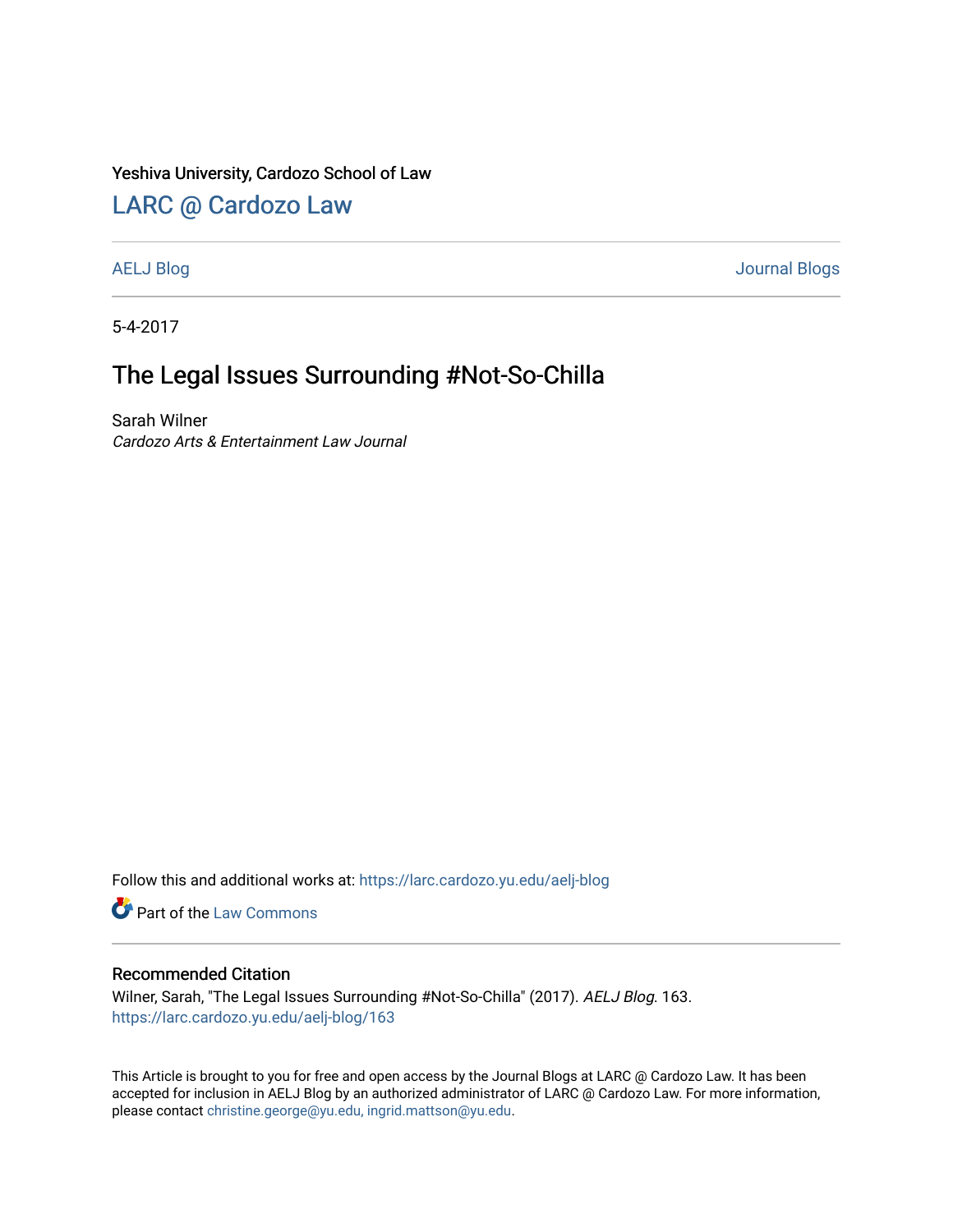# **The Legal Issues Surrounding #Not-So-Chilla**

BY **SARAH WILNER** (ON MAY 4, 2017)

Let's face it – it is nearly impossible to scroll through any form of social media during the weekends of April 14-23 without seeing floods of content surrounding "one of the most critically acclaimed"[\[1\]](https://cardozoaelj.com/2017/05/04/legal-issues-surrounding-not-chilla/#_ftn1) music and arts festivals in the world - Coachella. Since its first show in 1999 – a two-day event drawing a crowd of about twenty thousand each day, losing close to one million dollars $[2]$  – Coachella's increasing popularity has evolved so much that by 2012 it offered a second-weekend of the festival[.\[3\]](https://cardozoaelj.com/2017/05/04/legal-issues-surrounding-not-chilla/#_ftn3) Currently, the sold-out event draws crowds of about 600,00[0\[4\]](https://cardozoaelj.com/2017/05/04/legal-issues-surrounding-not-chilla/#_ftn4) and is known to be one of the most profitable music festivals in the United States and all over the world.

What sets Coachella apart from other festivals, besides the diverse range of musical genres and the interactive art installations, is the central theme of youth, peace, love, and bohemian-hippy inspired fashion, somewhat similar to Woodstock[.\[5\]](https://cardozoaelj.com/2017/05/04/legal-issues-surrounding-not-chilla/#_ftn5) This trend has become a marker of identity for the festival. Moreover, due to "its proximity to Los Angeles and its noncommittal brand of hipness, Coachella has become a site of celebrity pilgrimage, providing it an air of glamour" $[6]$  it has become "a whirlpool of commercial potential." $[7]$  So much so, that it may seem "to be filled with guests more interested in advertising and self-promotion than, well, music and the arts."[\[8\]](https://cardozoaelj.com/2017/05/04/legal-issues-surrounding-not-chilla/#_ftn8)

According to Merriam-Webster, Coachella "is the name of a city as well as a valley in Southern California."[\[9\]](https://cardozoaelj.com/2017/05/04/legal-issues-surrounding-not-chilla/#_ftn9) Coachella Valley is collectively known as the Palm Springs area[.\[10\]](https://cardozoaelj.com/2017/05/04/legal-issues-surrounding-not-chilla/#_ftn10) In recent years the name Coachella has become "increasingly famous" for its association with the annual music and arts festival held at the Empire Polo Club in Indio, California – "and triggers an annual surge in dictionary lookups for Coachella."[\[11\]](https://cardozoaelj.com/2017/05/04/legal-issues-surrounding-not-chilla/#_ftn11)

With registrations for numerous variations of the Coachella mark (i.e., Chella, Coachella Valley, Coachella, etc.) along with the increasing usage of the #Chella hashtags on social media, it is unsurprising that AEG Presents, Coachella's parent company, has been stepping up its game in policing the goodwill of the Coachella name[.\[12\]](https://cardozoaelj.com/2017/05/04/legal-issues-surrounding-not-chilla/#_ftn12)

Over the past year and few months, AEG has been aggressively sending cease and desist letters and bringing suit against different brands and companies for allegedly capitalizing on the festival's fame and popularity. Last month, AEG sued Urban Outfitters and its Free People affiliate for using the Coachella mark as style names for festival-inspired products on their sites[.\[13\]](https://cardozoaelj.com/2017/05/04/legal-issues-surrounding-not-chilla/#_ftn13) The complaint accuses Urban Outfitters of infringing and diluting the brand by misleadingly using the Coachella mark "in its website metatags to return festival-oriented product results."[\[14\]](https://cardozoaelj.com/2017/05/04/legal-issues-surrounding-not-chilla/#_ftn14) AEG also accuses Urban Outfitters of "purchas[ing] keyword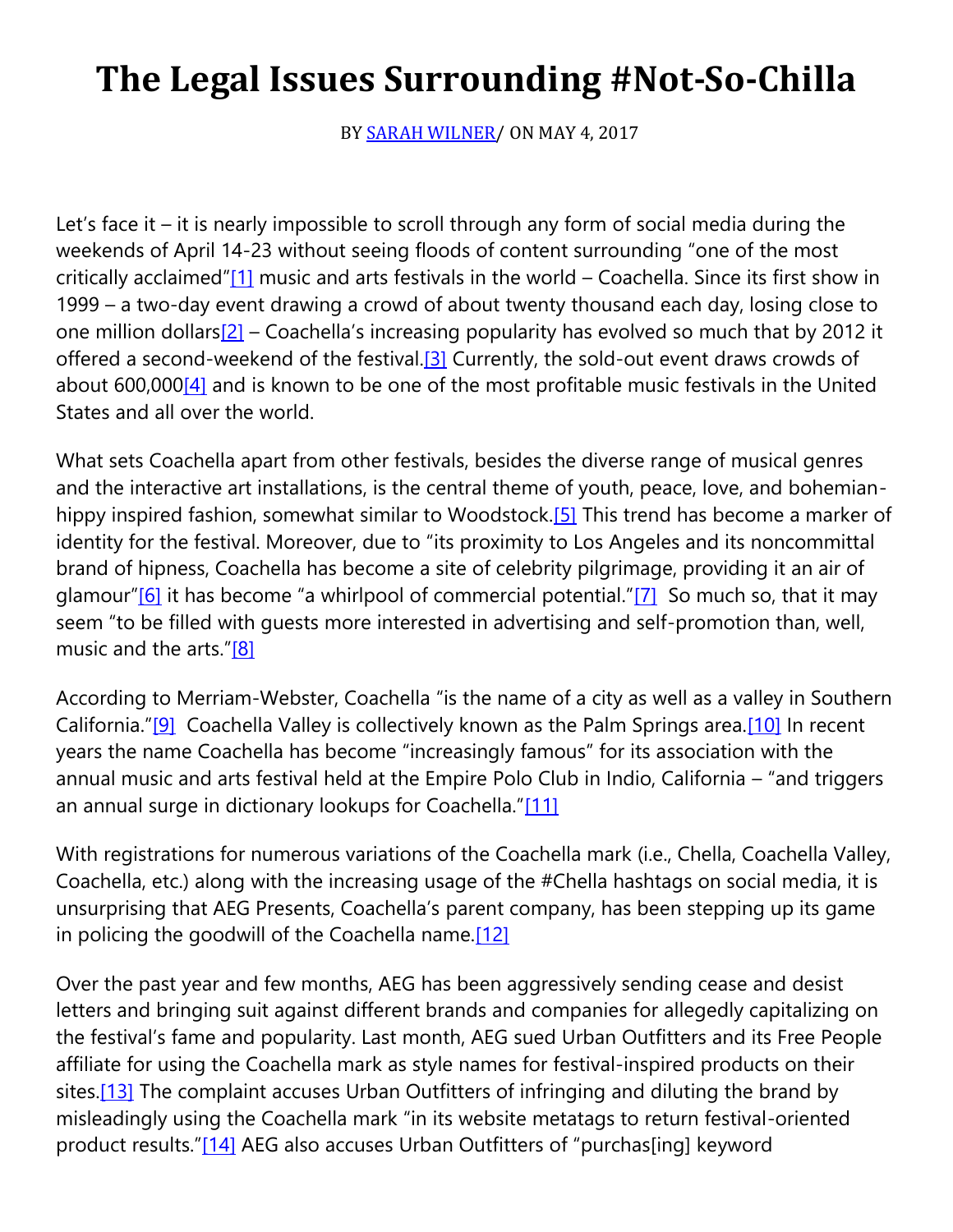advertisements from Google using the word 'Coachella' that lead Google search results to a number of its products."[\[15\]](https://cardozoaelj.com/2017/05/04/legal-issues-surrounding-not-chilla/#_ftn15) While some brands like H&M and Pandora have licenses to legally use the Coachella mark, the complaint states that Urban Outfitters and Free People are using the Coachella name in direct competition with its licensees and sponsors.<sup>[16]</sup> Ultimately misleading consumers in a way that is likely to cause confusion and deceive consumers into believing the brands are sponsors of Coachella.<sup>[17]</sup>

Additionally, "[i]n the wake of changing legislation, [\[18\]](https://cardozoaelj.com/2017/05/04/legal-issues-surrounding-not-chilla/#_ftn18) emerging brands are using the festival scene to market marijuana, much like fashion brands before them."[\[19\]](https://cardozoaelj.com/2017/05/04/legal-issues-surrounding-not-chilla/#_ftn19) Most recently, AEG sent a cease and desist letter to Lowell Farms, a Santa Barbara based "Ganjapreneur,"**[\[20\]](https://cardozoaelj.com/2017/05/04/legal-issues-surrounding-not-chilla/#_ftn20)** after making a limited edition "Coachella Blend" of pre-rolled joints offered only during the April 14-23 festival weekends, and available for purchase at a dispensary twenty miles away in Palm Springs.<sup>[21]</sup>

The cease and desist letter accuses Lowell Farms of "running a promotion which features the Coachella intellectual property and is clearly intended to trade on the substantial goodwill and reputation earned by AEG over the years."[\[22\]](https://cardozoaelj.com/2017/05/04/legal-issues-surrounding-not-chilla/#_ftn22)

Presumably, Lowell Farms' intent for creating the Coachella blend was essentially based off the recent decriminalization of marijuana in California, $[23]$  along with the prediction that "[c]annabis is on track to be a \$50 billion industry by 2026." $[24]$  There is also a common belief that "[m]usic festivals and smoking pot go together like macaroni and cheese." $[25]$  This is not an unreasonable assumption considering the recent popularity of the mobile application Weedmaps – which describes itself as "the yelp of weed" dispensaries.<sup>[\[26\]](https://cardozoaelj.com/2017/05/04/legal-issues-surrounding-not-chilla/#_ftn26)</sup> After all, "Coachella is the only music festival where you might get a chance to see Rihanna, not a scheduled performer, smoke a blunt while riding atop her security guard's shoulders."[\[27\]](https://cardozoaelj.com/2017/05/04/legal-issues-surrounding-not-chilla/#_ftn27) Thus, showcasing these products for music festivals, "[f]rom a marijuana marketing standpoint, . . . is the perfect mix of millennial money and the 'i'll try anything once' attitude."[\[28\]](https://cardozoaelj.com/2017/05/04/legal-issues-surrounding-not-chilla/#_ftn28)

To Lowell Farms, Coachella Valley is a geographic region: "Coachella was like the name of a place, like a Denver omelet."[\[29\]](https://cardozoaelj.com/2017/05/04/legal-issues-surrounding-not-chilla/#_ftn29) Further, Lowell Farms has created "location-themed cannabis blends" in the past, named after other geographic regions such as San Francisco and Denver.<sup>[30]</sup> Even if Coachella Music Festival is considered primarily geographic and descriptive under the Lanham  $act,[31]$  $act,[31]$  it seems more likely that AEG would prevail in establishing secondary meaning<sup>[32]</sup> before Lowell Farms would be able to show the Coachella name is primarily geographically descriptive and thus, unprotectable.

For purposes of a potential trademark infringement claim against Lowell Farms, it is unclear whether consumers would be mislead by the use of the Coachella mark on marijuana products being that Coachella's terms of service explicitly prohibits bringing marijuana onto festival grounds, even for those with medical cards[.\[33\]](https://cardozoaelj.com/2017/05/04/legal-issues-surrounding-not-chilla/#_ftn33)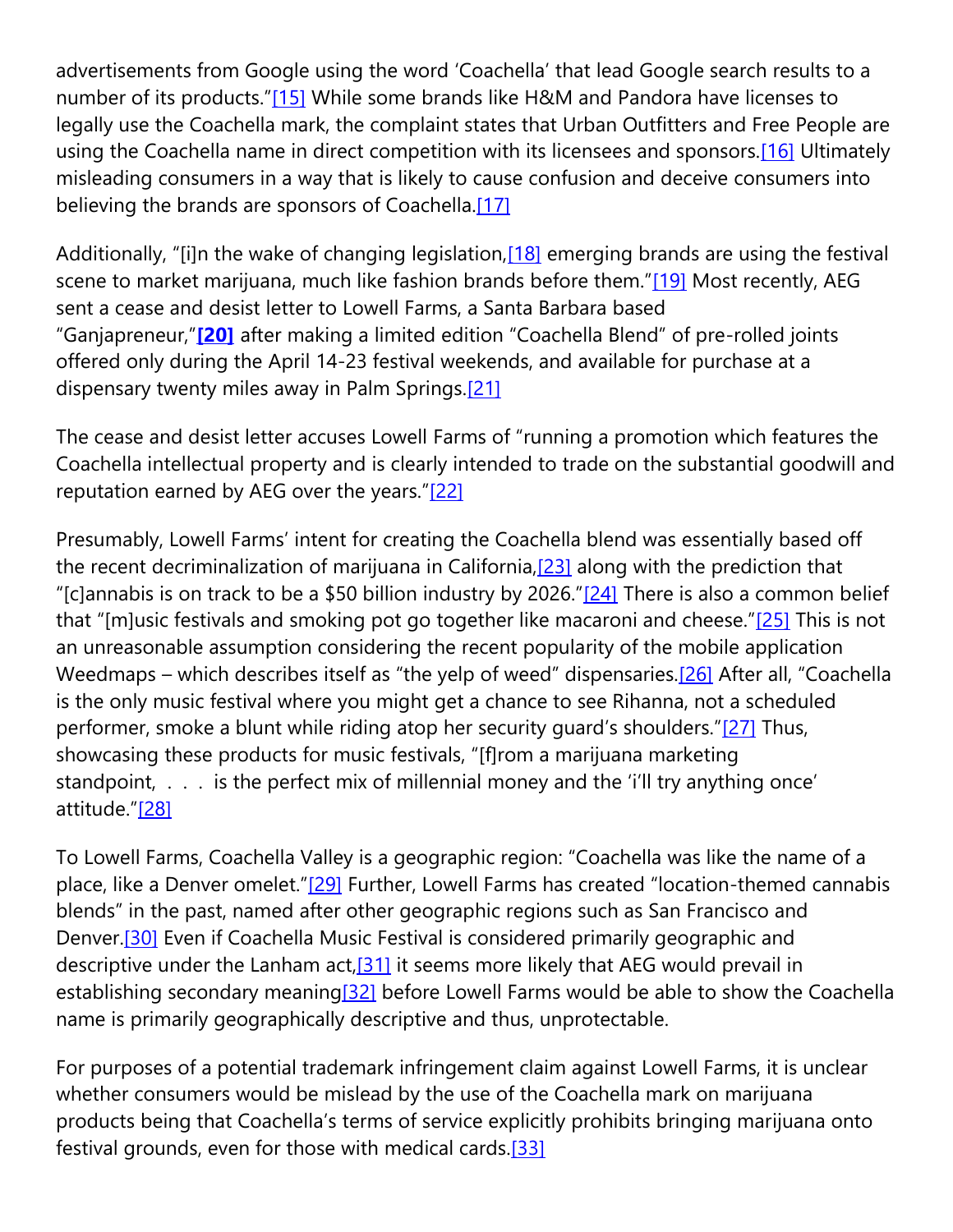On the other hand, this difference in channels of trade between Lowell Farms and Coachella's goods and services would be irrelevant regarding a potential dilution claim.<sup>[34]</sup> All Coachella would have to establish is that their trademark rises to a level of fame[,\[35\]](https://cardozoaelj.com/2017/05/04/legal-issues-surrounding-not-chilla/#_ftn35) a seemingly low threshold for them to meet.

After AEG sent Lowell Farms the cease and desist letter, the "Ganjapreneur"[\[36\]](https://cardozoaelj.com/2017/05/04/legal-issues-surrounding-not-chilla/#_ftn36) put out notice that he didn't want any legal trouble and complied by changing the name from Coachella Blend to #NotChilla Blend.<sup>[37]</sup> It remains to be seen whether a similar parody defense used in the Chewy Vuitton case<sup>[38]</sup> would work for Lowell Farms here. To be continued...

*Sarah Wilner* is a second-year law student at Benjamin N. Cardozo School of Law and a Staff Editor of the Cardozo Arts & Entertainment Law Journal. She is currently involved in Cardozo's Fashion Law Practicum and has previously interned at a Family Law Firm specializing in celebrity and high net worth family issues. After law school she hopes to pursue a career in either the field of Family or Intellectual Property law.

[\[1\]](https://cardozoaelj.com/2017/05/04/legal-issues-surrounding-not-chilla/#_ftnref1) Coachella LLC's complaint against Urban Outfitters and Free People available at: http://www.ipwatchdog.com/wp-content/uploads/2017/03/031125431959.pdf

[\[2\]](https://cardozoaelj.com/2017/05/04/legal-issues-surrounding-not-chilla/#_ftnref2) Carrie Battan, *The Appeal of the Coachella Way of Life*, The New Yorker (April 18, 2016), http://www.newyorker.com/culture/cultural-comment/the-appeal-of-the-coachella-way-oflife.

 $[3]$  Id.

[\[4\]](https://cardozoaelj.com/2017/05/04/legal-issues-surrounding-not-chilla/#_ftnref4) Kali Hays, *Coachella Sues Urban Outfitters for Capitalizing on Festival Brand*, WWD (Mar. 16, 2017) available at http://wwd.com/business-news/legal/coachella-sues-urban-outfitters-forinfringing-festival-brand-10845798/.

[\[5\]](https://cardozoaelj.com/2017/05/04/legal-issues-surrounding-not-chilla/#_ftnref5) Emina Pelja, *Coachella: The New Woodstock?* Odyssey (April 26, 2016), https://www.theodysseyonline.com/coachella-the-new-woodstock.

[\[6\]](https://cardozoaelj.com/2017/05/04/legal-issues-surrounding-not-chilla/#_ftnref6) Battan, *supra* note 2.

 $[7]$  Id.

[\[8\]](https://cardozoaelj.com/2017/05/04/legal-issues-surrounding-not-chilla/#_ftnref8) Madalyn Lamastro, *Coachella: Music & Arts Festival or Advertising Extravaganza?* Haute-Mess (April 17, 2017), http://haute-mess.com/2017/04/17/coachella-music-arts-festival-oradvertising-extravaganza/.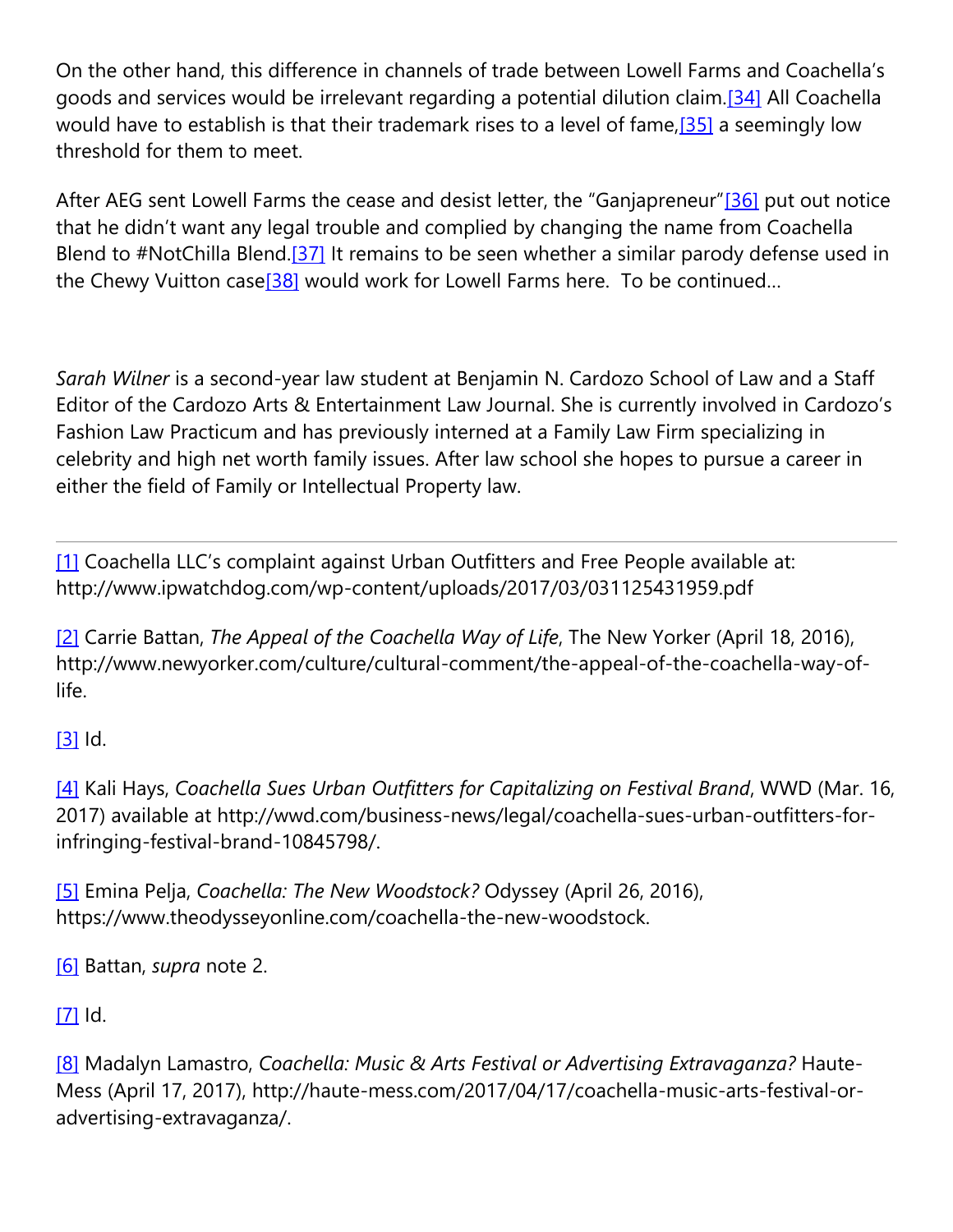[\[9\]](https://cardozoaelj.com/2017/05/04/legal-issues-surrounding-not-chilla/#_ftnref9) Coachella defined at https://www.merriam-webster.com/news-trend-watch/coachella-2016-04-16.

[\[10\]](https://cardozoaelj.com/2017/05/04/legal-issues-surrounding-not-chilla/#_ftnref10) Id.

 $[11]$  Id.

[\[12\]](https://cardozoaelj.com/2017/05/04/legal-issues-surrounding-not-chilla/#_ftnref12) Polly Mosendz, *Coachella Isn't All That Chill About Its Brand,* Bloomberg (April 13, 2017 at 10:20 AM) https://www.bloomberg.com/news/articles/2017-04-10/coachella-isn-t-all-thatchill-about-its-brand.

[\[13\]](https://cardozoaelj.com/2017/05/04/legal-issues-surrounding-not-chilla/#_ftnref13) Hays, *supra* note 4.

[\[14\]](https://cardozoaelj.com/2017/05/04/legal-issues-surrounding-not-chilla/#_ftnref14) Chris Kissel, *Coachella Files Law Suit Against Urban Outfitters for Trademark Infringement*, la weekly (Mar. 16, 2017 at 4:15AM), http://www.laweekly.com/music/coachella-files-lawsuitagainst-urban-outfitters-for-trademark-infringement-8030133.

[\[15\]](https://cardozoaelj.com/2017/05/04/legal-issues-surrounding-not-chilla/#_ftnref15) Id.

[\[16\]](https://cardozoaelj.com/2017/05/04/legal-issues-surrounding-not-chilla/#_ftnref16) Complaint against Urban Outfitters, *supra* note 1, http://www.ipwatchdog.com/wpcontent/uploads/2017/03/031125431959.pdf.

 $[17]$  Id.

[\[18\]](https://cardozoaelj.com/2017/05/04/legal-issues-surrounding-not-chilla/#_ftnref18) California Proposition 64, Marijuana Legalization (2016).

[\[19\]](https://cardozoaelj.com/2017/05/04/legal-issues-surrounding-not-chilla/#_ftnref19) Sam Reed, *Is Cannabis About to Conquer Coachella?* Pret-a-Reporter (April 12, 2017 6:10PM), http://www.hollywoodreporter.com/news/coachella-weed-joining-fashion-at-eventsaround-festival-992783.

## [\[20\]](https://cardozoaelj.com/2017/05/04/legal-issues-surrounding-not-chilla/#_ftnref20) Id.

[\[21\]](https://cardozoaelj.com/2017/05/04/legal-issues-surrounding-not-chilla/#_ftnref21) *Coachella Goes After Weed Grower for 'TM Breach'* IQ News (April 10, 2017), https://www.iq-mag.net/2017/04/coachella-weed-grower-lowell-farms-tmbreach/#.WPkYiLQ1oqg.

[\[22\]](https://cardozoaelj.com/2017/05/04/legal-issues-surrounding-not-chilla/#_ftnref22) Id.

[\[23\]](https://cardozoaelj.com/2017/05/04/legal-issues-surrounding-not-chilla/#_ftnref23) California Proposition 64, Marijuana Legalization (2016).

[\[24\]](https://cardozoaelj.com/2017/05/04/legal-issues-surrounding-not-chilla/#_ftnref24) Reed, *supra* note 19.

[\[25\]](https://cardozoaelj.com/2017/05/04/legal-issues-surrounding-not-chilla/#_ftnref25) E, *Weed at Coachella – Do You Dare?* Dab Connection (April 6, 2017), https://dabconnection.com/news/coachella-festival-weed-rules/.